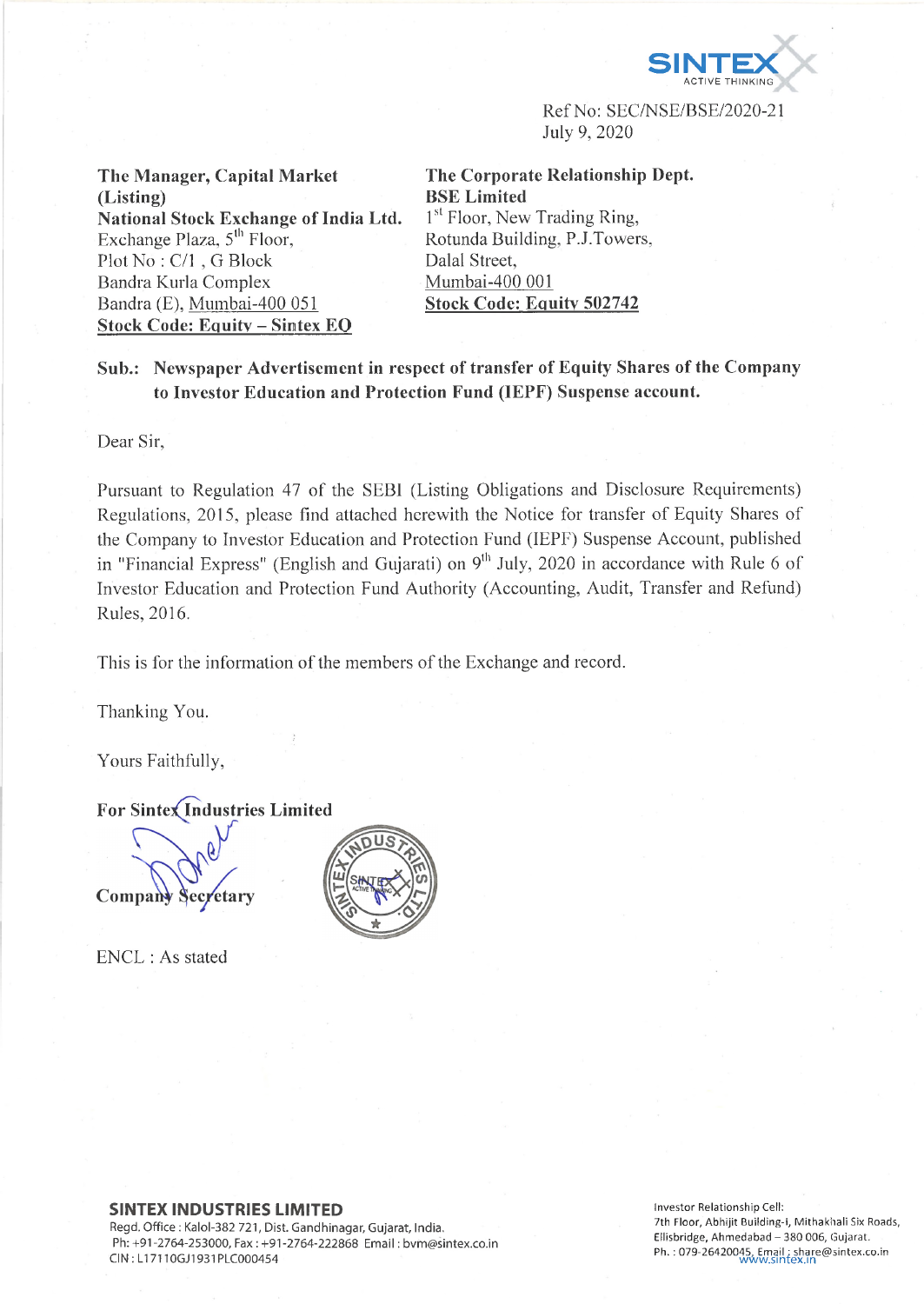# THURSDAY, JULY 9, 2020<br>**THURSDAY, JULY 9, 2020** WWW.FINANCIALEXPRESS

## **.1.8 B A C K PAGE F IN A N C IA L EXPRESS**

### **SINTEX SINTEX INDUSTRIES LIMITED** CIN : L17110GJ1931PLC000454

Regd. Office: Kalol (N.G.) - 382 721, Dist: Gandhinagar, Gujarat, India. Ph.: +91-2764-253000, Fax: +91-2764-222868, E-mail: [share@sintex.co.in](mailto:share@sintex.co.in), Web: [www.sintex.in](http://www.sintex.in)

**NOTICE TO THE EQUITY SHAREHOLDERS OF THE COMPANY FOR TRANSFER OF EQUITY SHARES TO INVESTOR EDUCATION AND PROTECTION FUND (IEPF) SUSPENSE ACCOUNT**

This notice is published pursuant to the provisions of the Investor Education and Protection Fund Authority (Accounting, Audit, Transfer and Refund) Rules, 2016, as amended ("the Rules").

**The Rules, amongst other matters, contain provisions for transfer of all shares in respect of which dividend has not been paid or claimed for seven consecutive years or more in the name of the Investor Education and Protection Fund (IEPF) Suspense Account.**

Accordingly, Shares of those Shareholders who have not encashed their dividend for seven consecutive years from 2012-13 will be transferred to the IEPF Suspense Account. Individual communication is being sent to the concerned Shareholders at their latest available address in the Company/Registrar and Share Transfer Agent (RTA) records for taking appropriate action(s). The Company has also uploaded the details or such shareholders and their shares due for transfer to the IEPF Suspense Account on its website at[www.sintex.in](http://www.sintex.in).

Shareholders are requested to note that both the unclaimed dividend and the shares transferred to IEPF Authority including all benefits accruing on such shares, if any, can be claimed back by them from IEPF Authority after following the procedure prescribed under the IEPF Rules.

The shareholders, holding shares in physical form and whose shares are liable to be<br>transferred to IEPF Suspense Account, may note that the Company would be issuing new<br>share certificate(s) in lieu of the original share ce of the transfer of shares to IEPF Suspense Account as per the IEPF Rules and upon such issue, the original certificate(s) which stands registered in their name will stand automatically cancelled and be deemed non-negotiable.

The shareholders, holding shares in demat form and whose shares are liable to be transferred to IEPF Suspense Account, may note that, the Company will inform your Depository Participant, by way of corporate action, to transfer the share(s) lying in your demat account in favour ofthe IEPF.

The shareholders may further note that the details uploaded by the Company on its website should be regarded as and shall be deemed to be adequate notice in respect of issue of new share certificate(s) by the Company for the purpose of transfer of shares to IEPF Authority pursuant to the Rules.

The shareholders may note that if no reply is received by the Company or by the Registrar from the concerned Shareholders by 15th August, 2020, the Company shall, with a view to complying with the requirements set out in the IEPF Rules, transfer the shares to the IEPF Suspense Account by the due date without any further notice.

In case the shareholders have any queries on the subject matter and the Rules, they may contact the Company's RTA at M/**S Link Intime India Private Limited,** (Contact<br>Person :- Shri Narendra Tavde), Link Intime India Pvt. Ltd (Unit :- Sintex Industries Limited) 5th Floor, 506 TO 508, Amarnath Business Centre – 1 ( ABC-1), Beside<br>Gala Business Centre, Nr. St. Xavier's College Corner, Off C G Road, Ellisbridge,<br>Ahmedabad - 380006. Tel: 07926465179; Fax: 079 Email: **[iepf.shares@linkintime.co.in](mailto:iepf.shares@linkintime.co.in)** Website: **www.linkintime.co.in"**

**For Sintex Industries Limited Place: Kalol (N.G.)**<br>Date: 8<sup>th</sup> July, 2020 **Company Secretary** 

 $\mathbb{Q}$